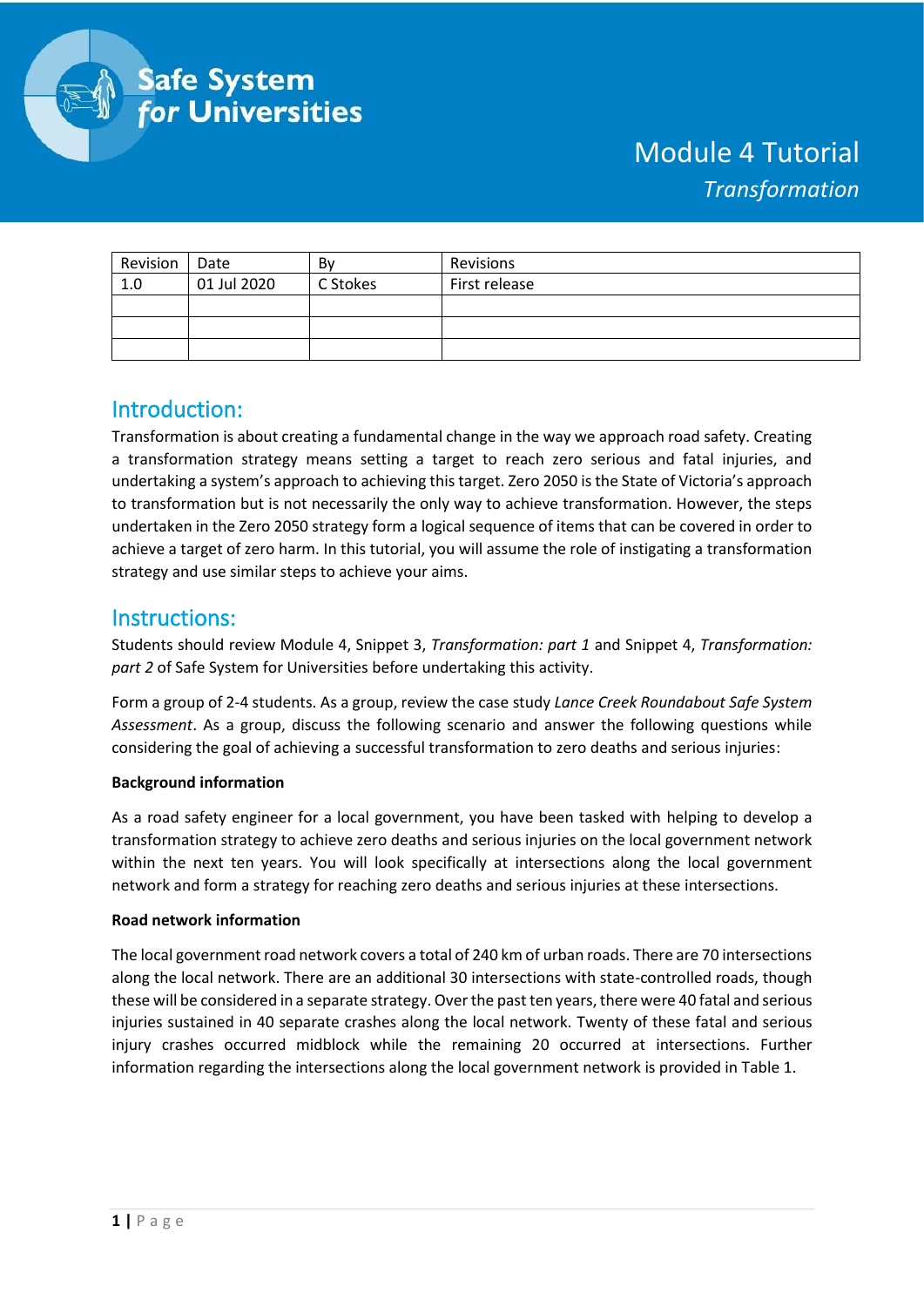Table 1: Information about intersections in the local government area.

| Intersection  | <b>Number</b> | <b>Speed limit</b> | Fatal and serious injury crashes (by type) |              |               |             |
|---------------|---------------|--------------------|--------------------------------------------|--------------|---------------|-------------|
| type          |               |                    |                                            |              |               |             |
|               |               |                    | Intersection                               | Single motor | Vehicle hit   | Vehicle hit |
|               |               |                    |                                            | vehicle      | bicyclist     | pedestrian  |
| Total number  | 70            | Varies             | 10                                         | O            |               | 6           |
| Stop/give way | 25            | $40$ km/h          |                                            | 0            | 0             |             |
| controlled    |               |                    |                                            |              |               |             |
| Stop/give way | 20            | 50 km/h            | 4                                          | 0            | 1             | 3           |
| controlled    |               |                    |                                            |              |               |             |
| Signalised*   | 5             | 60 km/h            | 5                                          | 0            | $\mathcal{P}$ | っ           |
| Roundabout    | 20            | 50 km/h            |                                            | 0            |               | n           |

\*All signalised intersections allow uncontrolled (filter) right and left turns during the green signal phase.

In developing a transformation strategy for intersections in the local government area, you have identified infrastructure treatments that could be used to transform the network. The details of each treatment are provided in Table 2.

Table 2: Intersection treatments for each intersection type.

| Intersection type        | <b>Treatment type</b>                               | Crash reduction* |
|--------------------------|-----------------------------------------------------|------------------|
| Stop/give way controlled | Install raised safety platform                      | 64%              |
| in 40 km/h zone          |                                                     |                  |
| Stop/give way controlled | Install roundabout and reduce speed limit to        | 79%              |
| in 50 km/h zone          | 40 km/h                                             |                  |
| Signalised               | Install raised safety platform and control all left | 46%              |
|                          | and right turns                                     |                  |
| Roundabout               | Reduce speed limit to 40 km/h                       | 40%              |

\*Proportion of fatal and serious injury crashes that the treatment will prevent.